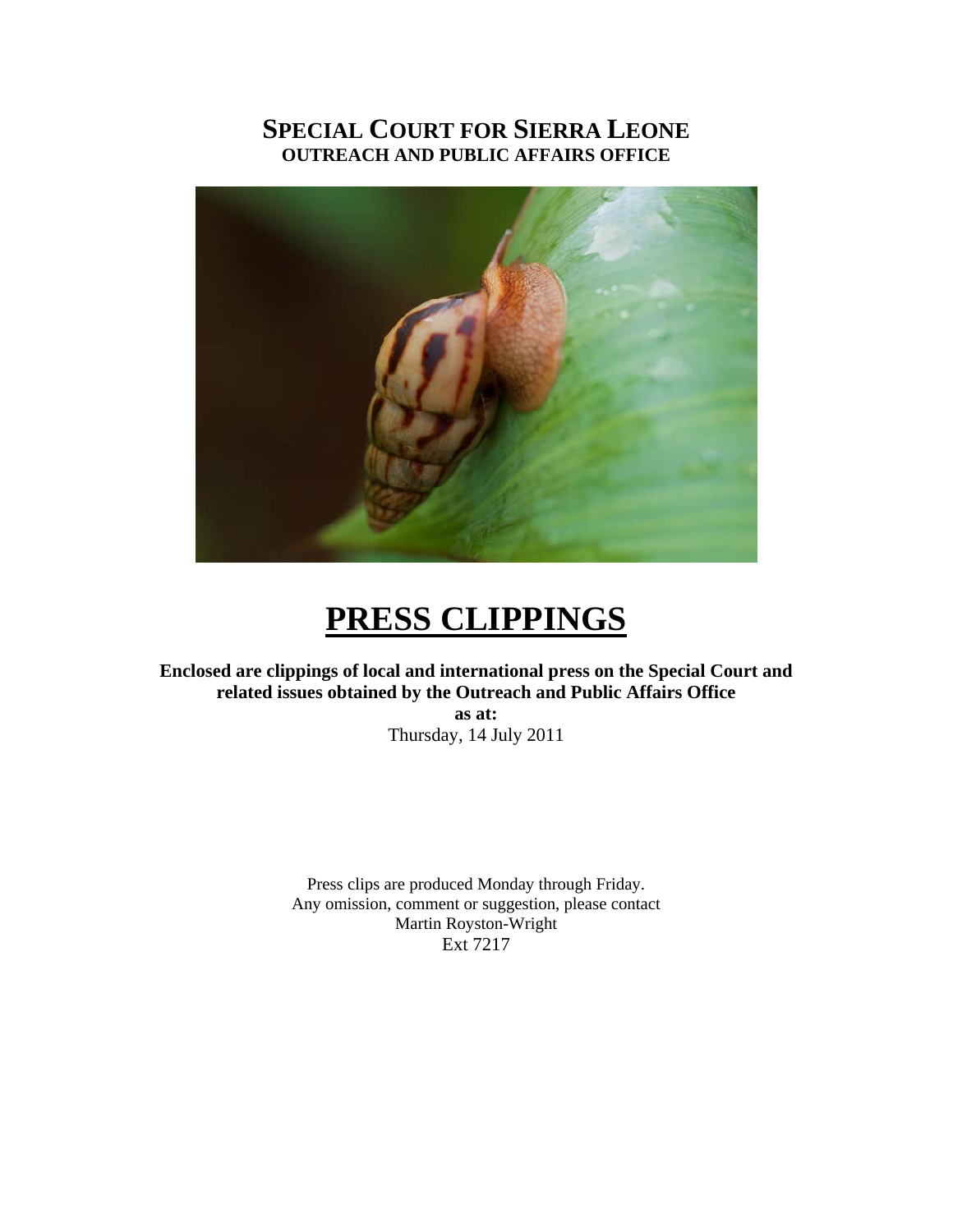| <b>Local News</b>                                                                                |        |
|--------------------------------------------------------------------------------------------------|--------|
| Special Court Orders Five to Appear on July 15 / Concord Times                                   | Page 3 |
| Double Special Court Trial, Friday / Independent Observer                                        | Page 4 |
| <b>International News</b>                                                                        |        |
| Carole White Has a Lot of Naomi Campbell Stories / Elle.Com                                      | Page 5 |
| Kwoyelo Trial Combats Impunity But Imposes Justice / Daily Monitor                               | Page 6 |
| Jean-Pierre Bemba's Trial Before the International Criminal Court/ <i>Hirondelle News Agency</i> | Page 7 |
| Ocampo Changes Tact to Prove Cases / The Standard                                                | Page 8 |
| Genocide Suspects Announce Hunger Strike at Tribunal / Radio Netherlands Worldwide               | Page 9 |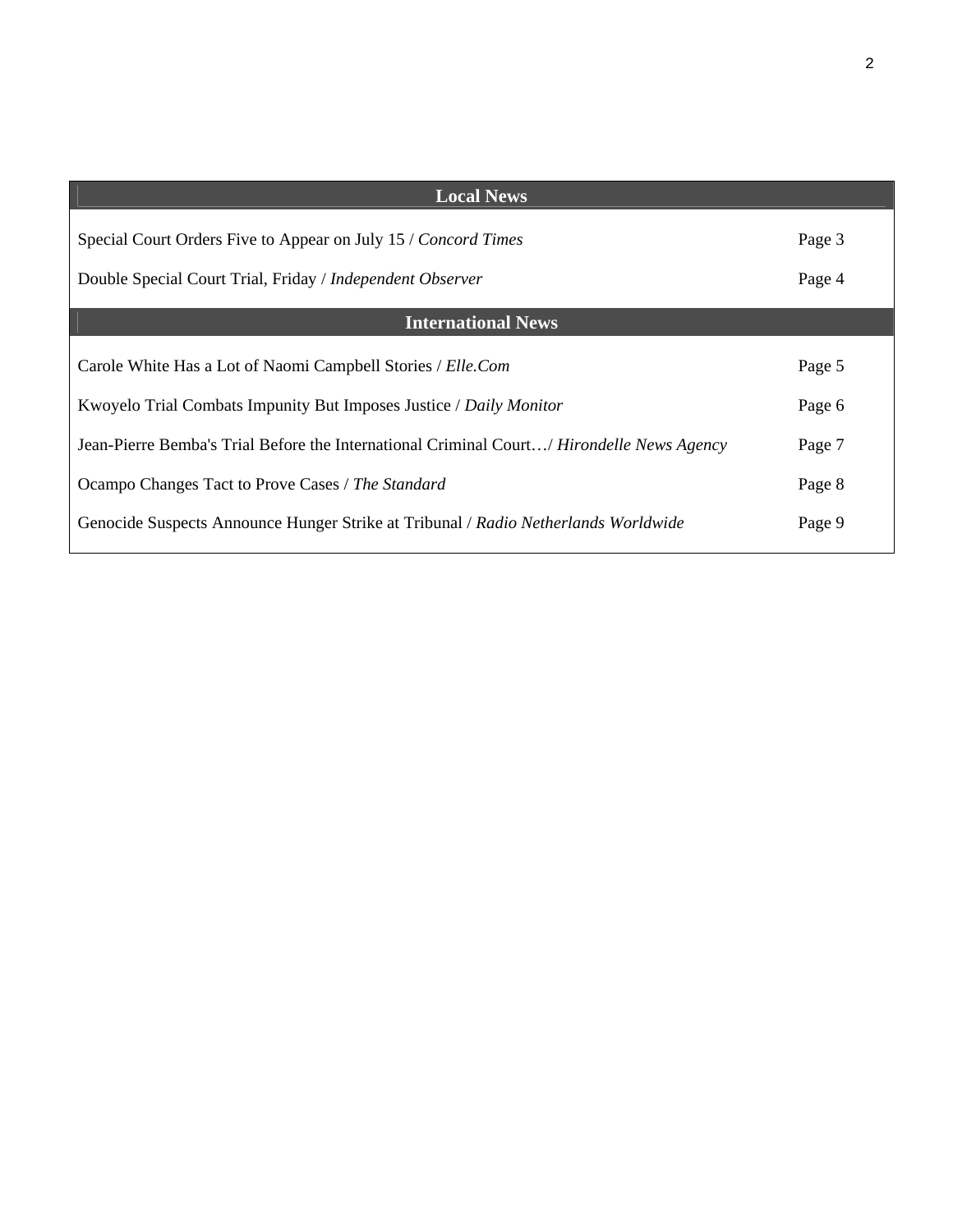# **Decial Court orders** opear on

Five persons accused of contempt have been ordered to appear before the Special Court in Freetown on July 15 to plead to charges they

attempted to interfere with prosecution witnesses.

Hassan Papa Bangura, aka "Bomblast" and Samuel Kargbo, aka "Sammy Contd. page 4

# **Special Court orders 5** to appear on July 15

From page 1 Ragga", are ordered to appear before Justice Teresa Doherty at 9:00 a.m., while convicted former Armed Forces **Revolutionary Front** (AFRC) leaders Ibrahim Bazzy Kamara and Santigie Borbor Kanu, aka "Five-Five", are ordered to participate in the proceedings by video link from Rwanda.

All four are charged with two counts of attempting to bribe a wit-

ness to recant testimony given in the AFRC trial. Kamara faces an additional count of disclosing the name of a protected witness "in knowing violation of an order of a Chamber".

Eric Senessie is ordered to appear in court at  $12:00$  p.m. to plead to a nine count order in lieu of an indictment. He is charged with nine counts of attempting to induce Prosecution witnesses in the Taylor trial

to recant testimony given before the Court in The Hague.

The Special Court's Defence Office has assisted the accused in securing legal representation.

If convicted of contempt under Rule 77 of the Rules of Procedure and Evidence, the accused could face a prison sentence of up to seven years, a fine of up to two million leones (approximately \$500), or both.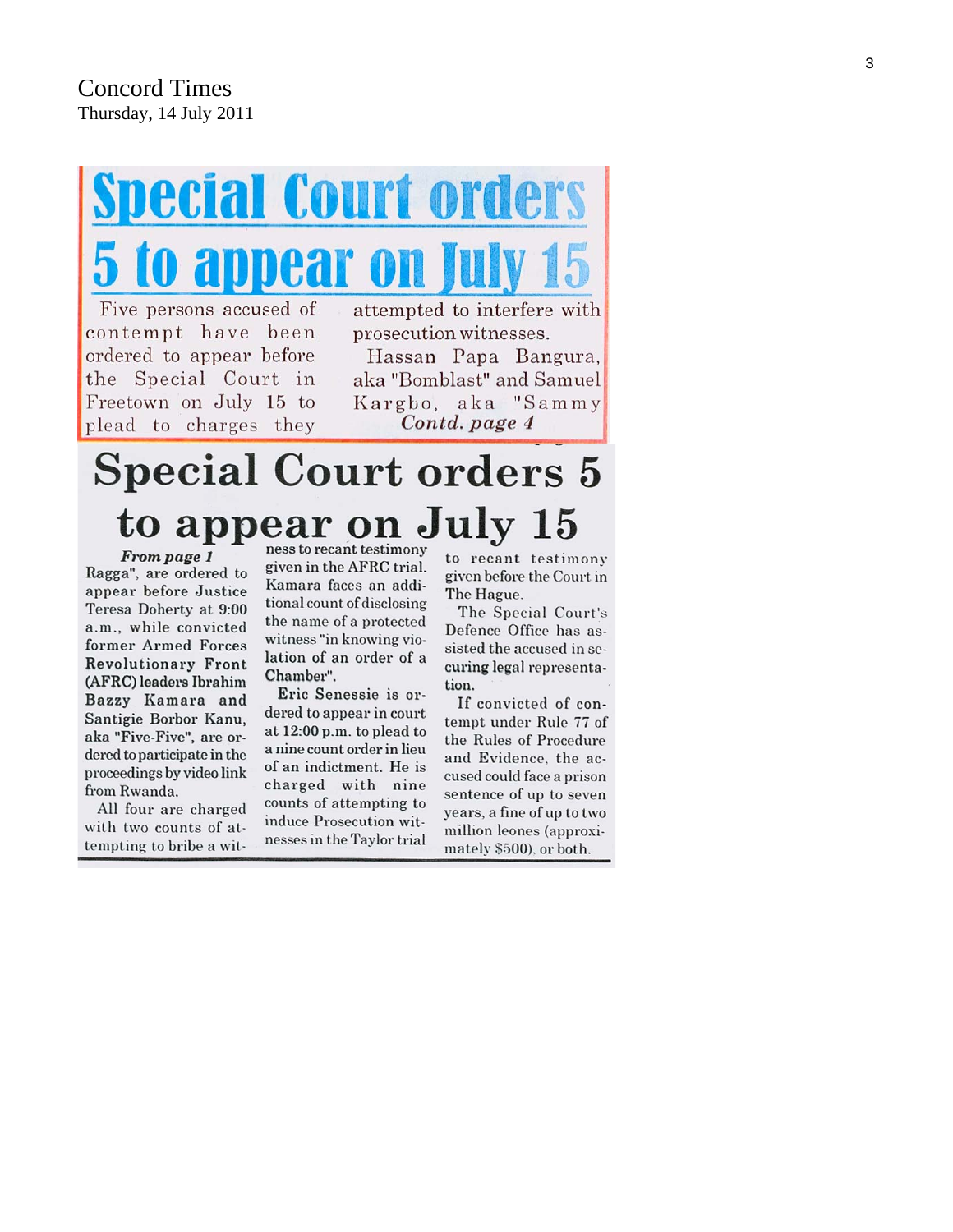# **Double Special Court trial, Friday**

## HEARING: 9:00 A.M.

Hassan Papa Bangura ("Bomblast") and Samuel Kargbo ("Sammy Ragga") will appear before Justice Teresa Doherty on Friday morning, 15 July 2011, to plead to two counts of interfering with prosecution witnesses who testified in the AFRC trial.

Pleas will also be taken from AFRC convicts Ibrahim Bazzy Kamara and Santigie Borbor Kanu ("Five-Five"), who will participate from Rwanda by video link. Kamara also faces a third count of knowingly revealing the name of a protected witness.

The hearing will take place at 9:00 a.m. in Courtroom 1 at the Special Court's courthouse in Freetown. Visitors should be seated by 8:30 a.m.

## **HEARING: 12:00 P.M.**

Eric Koi Senessie will appear before Justice Teresa Doherty on Friday, 15 July 2011, to plead to nine counts of interfering with prosecution witnesses who testified in the Taylor trial.

The hearing will take place at 12:00 p.m. in Courtroom 1 at the Special Court's courthouse in Freetown.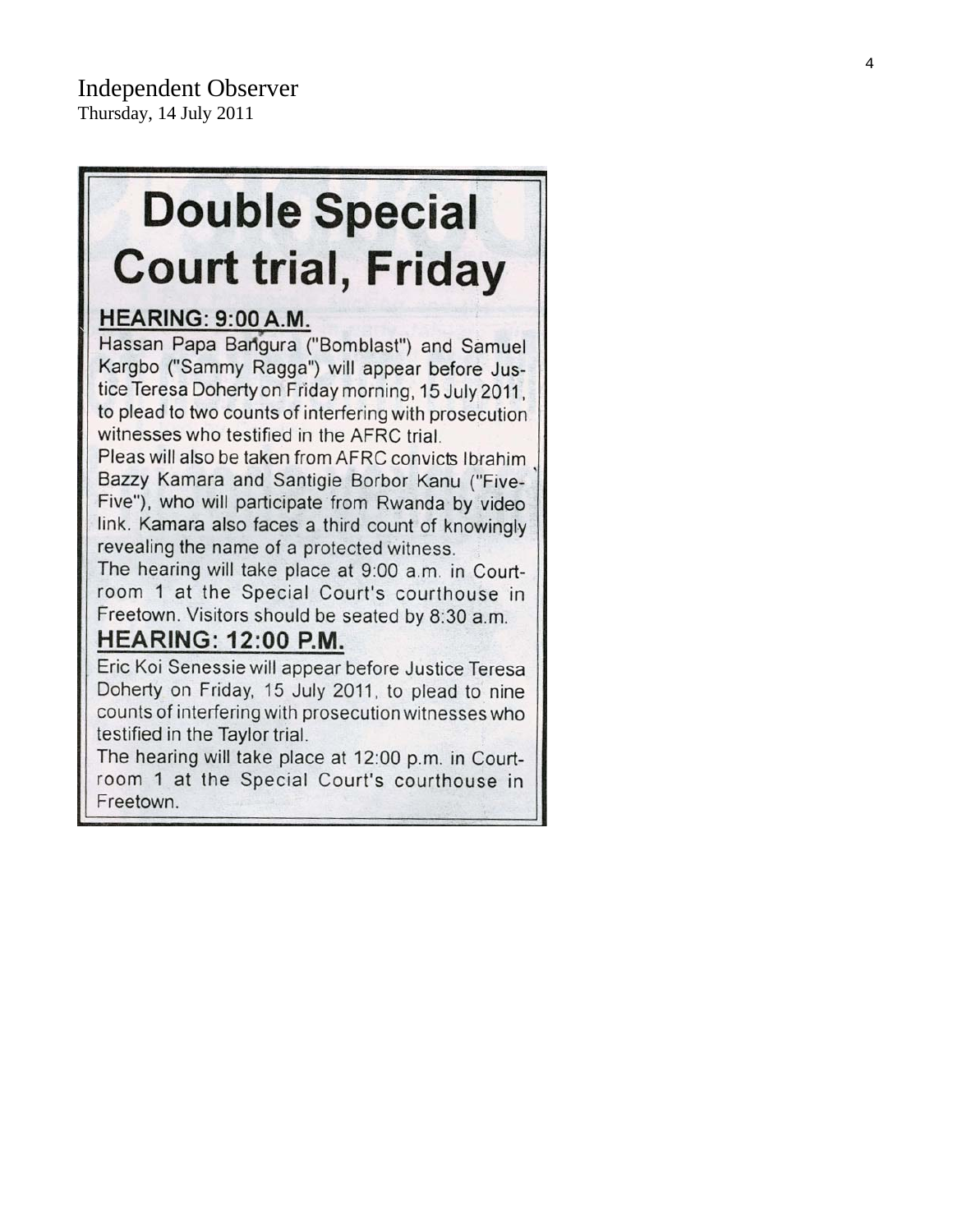Elle.Com Wednesday, 13 June 2011 http://www.elleuk.com/news/fashion-news

#### **Carole white has a lot of Naomi Campbell stories**

#### By [Emily Cronin](http://www.elleuk.com/find/(term)/Emily%20Cronin)



Carole White may no longer represent Naomi Campbell, whom she discovered when Campbell was just a leggy teenager in the '80s, but that hasn't stopped the agent from dishing on her former client.

And her former client's relationship with blood diamonds. 'At the time I didn't realise what blood diamonds were and we thought it was amusing waiting for some diamonds to arrive in the middle of the night,' she said in a first-person account of working with Naomi in [The Telegraph](http://fashion.telegraph.co.uk/news-features/TMG8632100/Flashback-Carole-White-recalls-happier-times-with-Naomi-Campbell.html).

(You may recall that White testified in The Hague about Campbell's receipt of blood diamonds as a gift from Charles Taylor. She thought that would be that, 'but Naomi's recollection was different.')

White goes on to compare Campbell unfavourably to 'dream' client Christy Turlington:

'Christy and Naomi are very different characters. Christy was a dream, very professional and calm, whereas Naomi was less disciplined and used to get me into trouble. Mostly it was because she was late, but sometimes she just didn't turn up. I used to lie to her about what time she had to be at a job, but she soon worked that out, so I had to lie further. If the call time was 10am, I would tell her it was 8am so she would think it was 9am, but I still had to cross my fingers that she'd be on time. She missed planes too. Once after she missed a flight to Austria I had to organise a private jet to get her to the job because the money was so huge she had to be there.'

Wait: you mean [Naomi Campbell](http://www.elleuk.com/starstyle/style-files/(section)/naomi-campbell) is... difficult? That she has —gasp!—a bit of a diva disposition?

This is a woman who wore stilettos every day of her community service, to which she was sentenced after throwing her mobile at her maid. This is a woman who wore Alaia to The Hague, then said her appearance at the Special Court of Sierra Leone was 'a big inconvenience'. This is a woman who *growls*  in a current, major ad campaign.

By now, what would be more surprising than stories about Campbell's diva-dom (which, to an extent, we have to admire for its honesty and put-it-all-out-there-ness) would be if anyone expected Naomi Campbell to be a milquetoast. You wouldn't make that mistake, would you?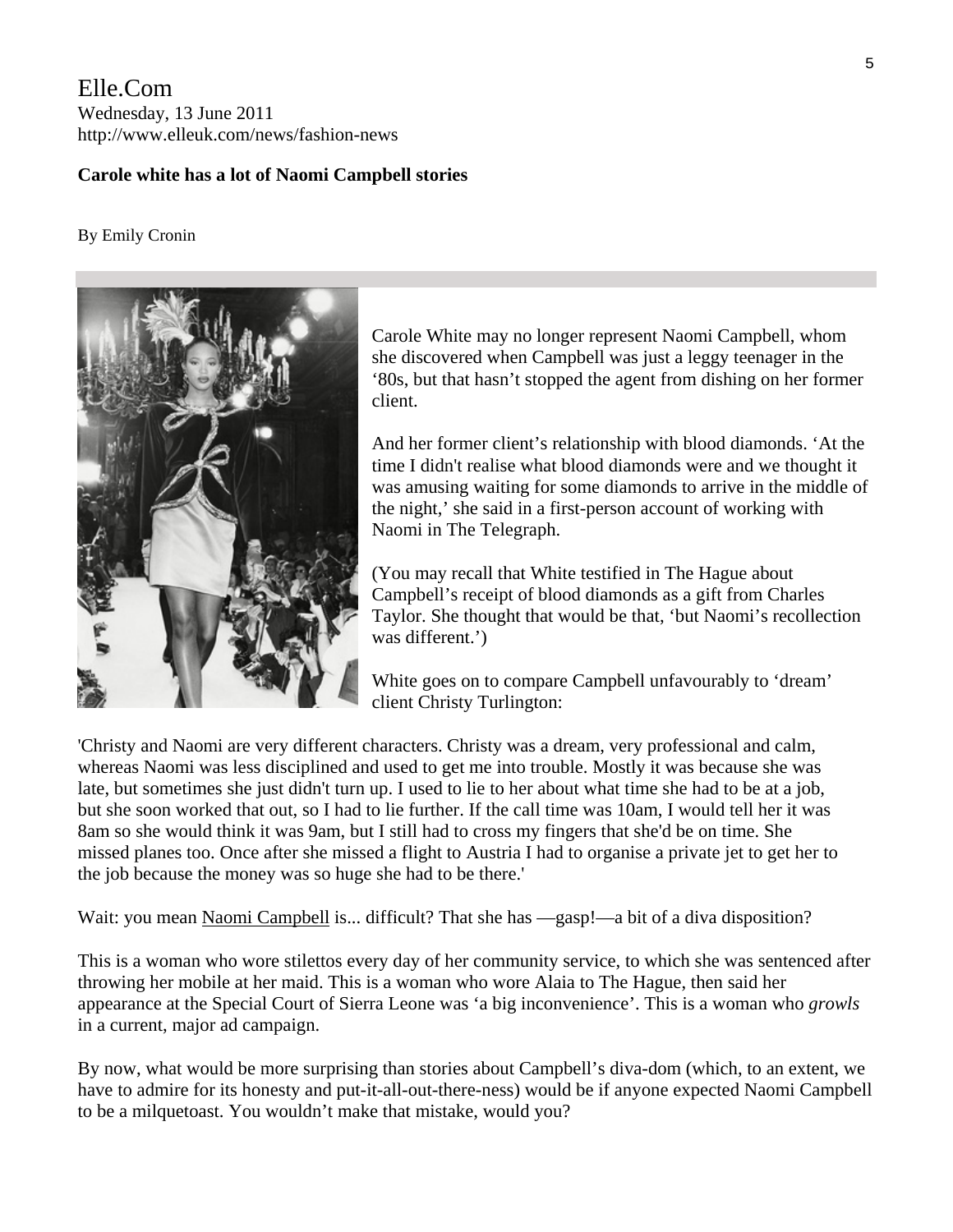#### **Kwoyelo trial combats impunity but imposes justice**

In December 2003, the government of Uganda decided to refer the situation in northern Uganda to the International Criminal Court (ICC). After a year-long investigation, the ICC issued warrants of arrest for the top military leadership of the Lord's Resistance Army (LRA) in July 2005. This action of the ICC elicited different reactions in Uganda.

While some sections of the society, especially in the north, thought retributive justice was the way to go to end the LRA rebellion, others thought restorative justice should be encouraged. The government decided to go with the latter in the names of domestic war crimes prosecution and now the trial is on but to me, it raises more questions than answers.

All criminal trials should include: credible, impartial and independent investigation and prosecution; adherence to international fair trial guarantees; penalties that reflect the gravity of the crimes; and adequate witness protection. Domestic war crimes prosecutions should also consider outreach to communities most affected by the crimes; and due regard for victims to involve themselves in proceedings but the work of the International Crimes Division of the High Court of Uganda, to-date, creates a number of concerns to me, including:

Kwoyelo's counsel has not had clear information regarding available resources to conduct his defence, and as of June 21, had no access to prosecution witness statements-for which timely disclosure can be essential to defence preparation. Whether adequate interpretation will be available at the trial is unclear.

Although a number of languages are likely to be used at the trial, including at least English and Luo, Uganda has no professional interpretation and translation system. Currently, Ugandan courts call on anyone who can speak the relevant language to interpret, which can create wide variation in the adequacy of interpretation and translation.

Whether adequate witness protection and support will be provided is unclear. Uganda has no formal witness protection programme, and as of March, there had been no assessment of risks for individual prosecution and defence witnesses, or of what support and protection would be required. Potential witnesses may be traumatised and face security threats due to their testimony.

Outreach and public information about Kwoyelo's trial in the lead-up to its opening has been minimal, although some outreach activities were previously conducted about the division's work. Even Kwoyelo's defence attorneys were not aware of the trial's opening date until some few days before the trial.

Recently, Human Rights Watch issued a memorandum on particular challenges for Uganda in conducting national war crimes trials, which highlighted additional areas of concern, including insufficient definitions and forms of liability under Ugandan law for serious crimes in violation of international law, weak capacity of Uganda's justice system, and past incidents of attempted interference by the executive.

The fact that the government decided to exclude Uganda soldiers from the court's jurisdiction also cast doubt on the fairness of the court. The international crimes committed by armed forces shouldn't be tried by the military courts since they took place during the conflict and Ugandan soldiers have been accused of rape, forced displacement, murder and use of child soldiers.

Kwoyelo also spent over 18 months in custody without any legal representation. Since November 2010, Kwoyelo has been represented by private lawyer, Caleb Alaka. The defence has not had access to any state funds to carry out investigations.

*Mr Ekohl is a programe officer with Advocates for Public International Law Uganda [eden.apilu@gmail.com](mailto:eden.apilu@gmail.com)*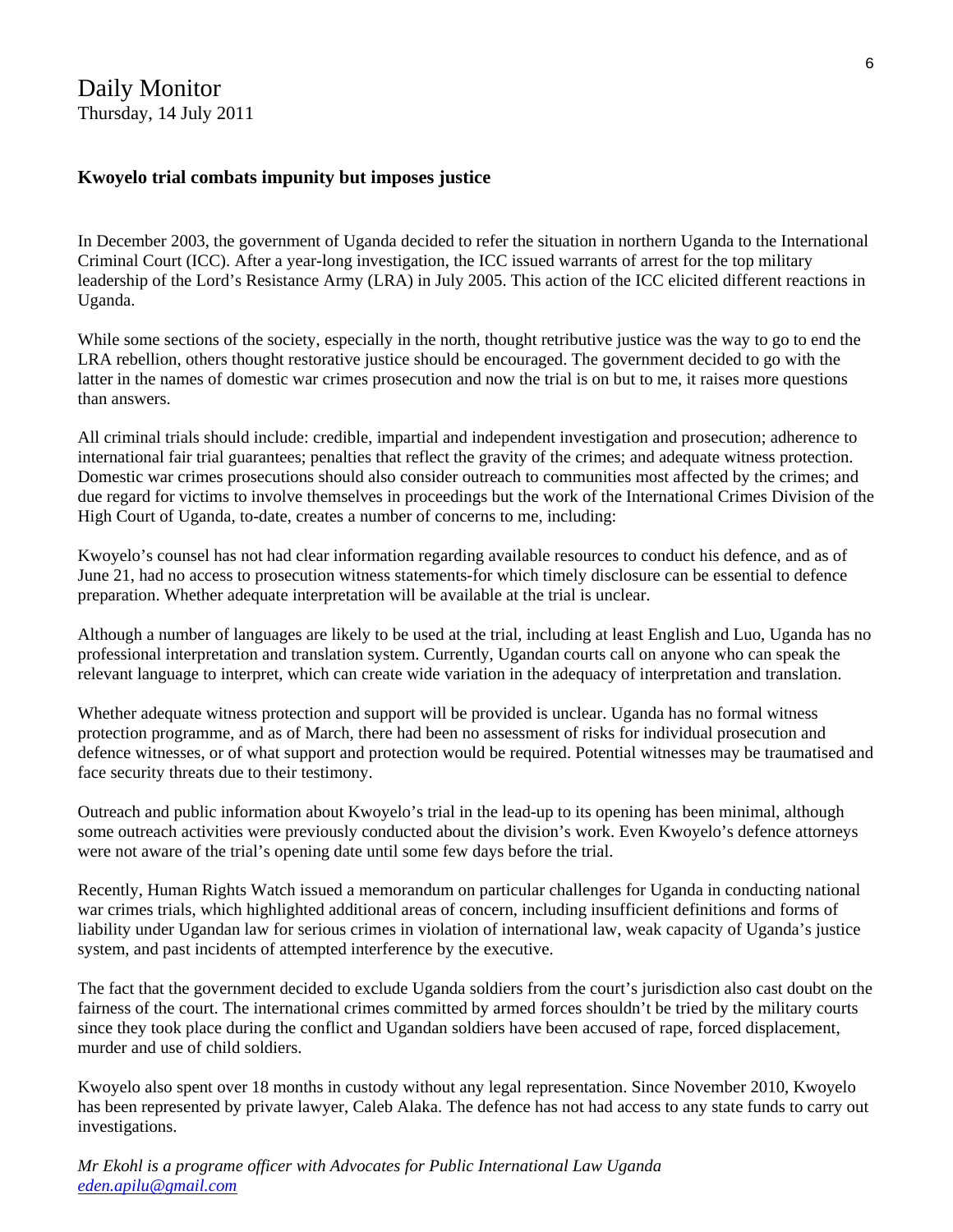# Hirondelle News Agency

Wednesday, 13 July 2011

#### **Jean-Pierre Bemba's trial before the International Criminal Court (ICC) was adjourned on July 11 until August 22, due to judiciary recess.**

During the last four weeks, the Prosecution has been hearing witnesses and victims of lootings. Witnesses also gave information on Bemba's militia behavior during the conflict.

Jean-Pierre Bemba is charged with crimes against humanity for murder, rapes and looting committed by his troops in Central African Republic between 2002 and March 2003.

Witness 209 explained in June that "Bemba's troops were composed of Rwandan and former Mobutu soldiers". According to the witness, " Banyamulenge were not originally soldiers but farmers (...) That's why instead of fighting they did prefer to rape women and to loot other people belongings". "They were farmers, bean croppers", he added." They did not respect their hierarchy".

Another witness code-named 112 explained how rebels came to his house, beat him and took everything he had: "I had a big radio, a thick foam mattress. I had my clothes, my bed, a sewing machine, a cassava mill, not to speak about my house doors and windows that ended as wood fuel". He declared that Banyamulenge were used to cross the border with all their lootings.

Bemba's trial opened on November 2010.

SM/GF

© Hirondelle News Agency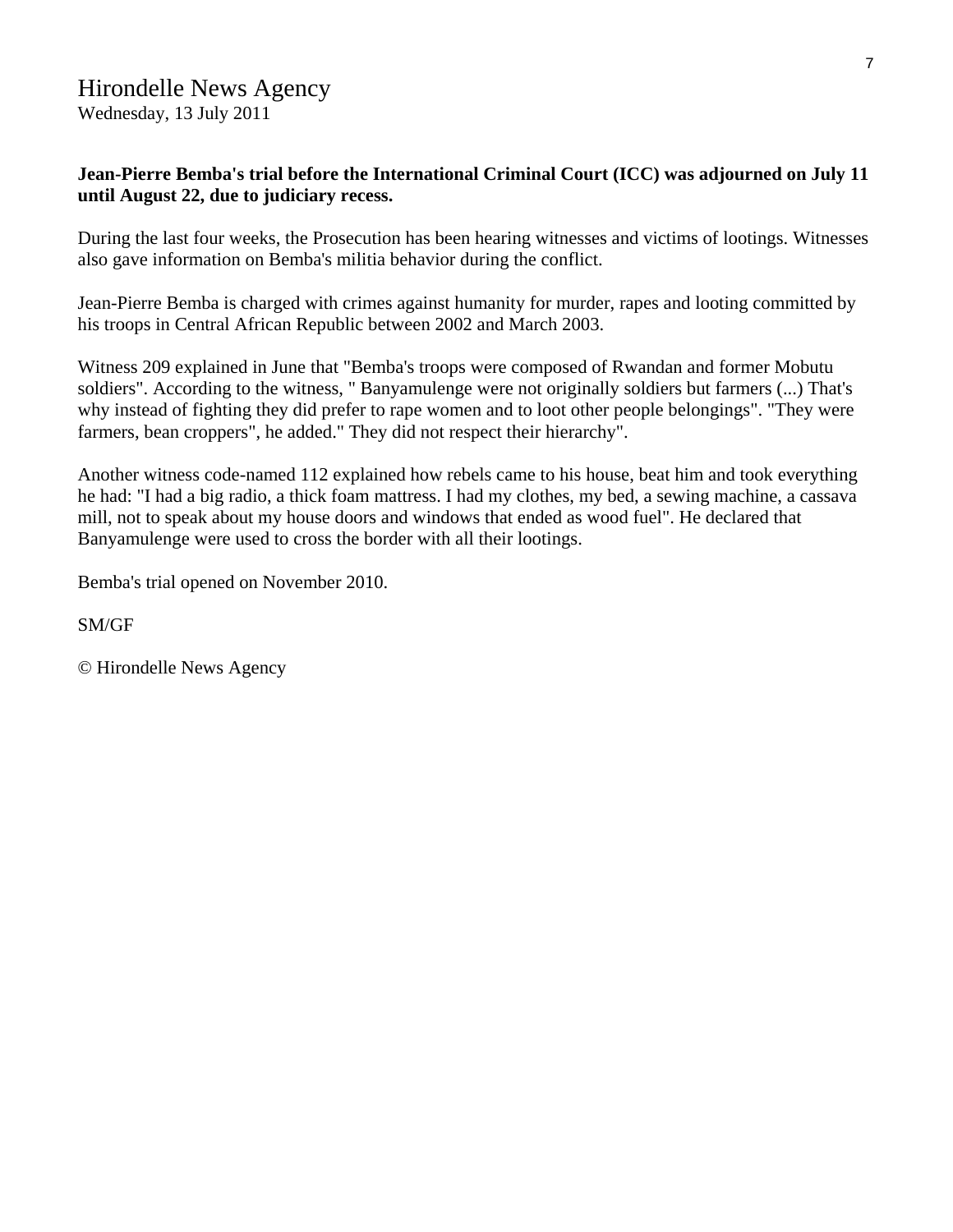Wednesday, 13 July 2011

#### **Ocampo changes tact to prove cases**

#### By Evelyn Kwamboka

The International Criminal Court Prosecutor Luis Moreno-Ocampo will not rely on live witnesses for the confirmation of charges hearing scheduled for September.

Moreno-Ocampo, who had lined up 20 witnesses for the hearing against six post-election violence suspects, said he would only rely on edited documented evidence in his possession.

"In an effort to conduct the hearing in the most efficient and expeditious manner, and in light of the ongoing and persistent concerns related to the security in Kenya, the prosecution indicates that it does not intend to call any live witnesses at the confirmation of charges hearings," he said.

The latest move comes barely two months after the prosecutor claimed releasing his evidence to the defence before the confirmation of hearings would expose his 20 witnesses, who include victims, to risk.

He had indicated that he would edit his witnesses' identities and hospitals where they were treated.

The prosecutor is now left with more than 12,000 pages of edited documents he is to rely on.

The court had given the prosecutor and six post-election violence suspects until July 12 to indicate whether they intend to call live witnesses for the confirmation of charges hearings.

Pre-Trial Chamber II Judge Ekaterina Trendafilova stated in her June 20 ruling that those with live witnesses to submit information detailing the subject matter and the scope of the proposed testimony of each of them.Written statements

The deadline on calling live witnesses was extended for the defence lawyers for Eldoret North MP William Ruto, radio presenter Joshua arap Sang and Tinderet MP Henry Kosgey to July 19. The judge told the parties that although oral testimony is permitted, the confirmation of charges hearings could be based on witnesses' written statements.

"The judge expects the parties to rely on live witnesses only when their oral testimony at the hearing cannot be properly substituted by documentary evidence or witnesses' written statements," said Judge Trendafilova.

Article 68(5) of the Rome Statute and rule 81(6) of the court permits that both the prosecutor and the defence submit only a summary of evidence with a view to preventing disclosure of information that might put at risk witnesses or their families.

In the decision, the judge considered that the prosecutor and the defence teams would comply with the order, given that all the relevant information be made in their possession in advance.

The confirmation of charges hearings are to be held on September 1, for Ruto, Sang and Kosgey, and on September 21 for Uhuru Kenyatta, Francis Muthaura and Hussein Ali.